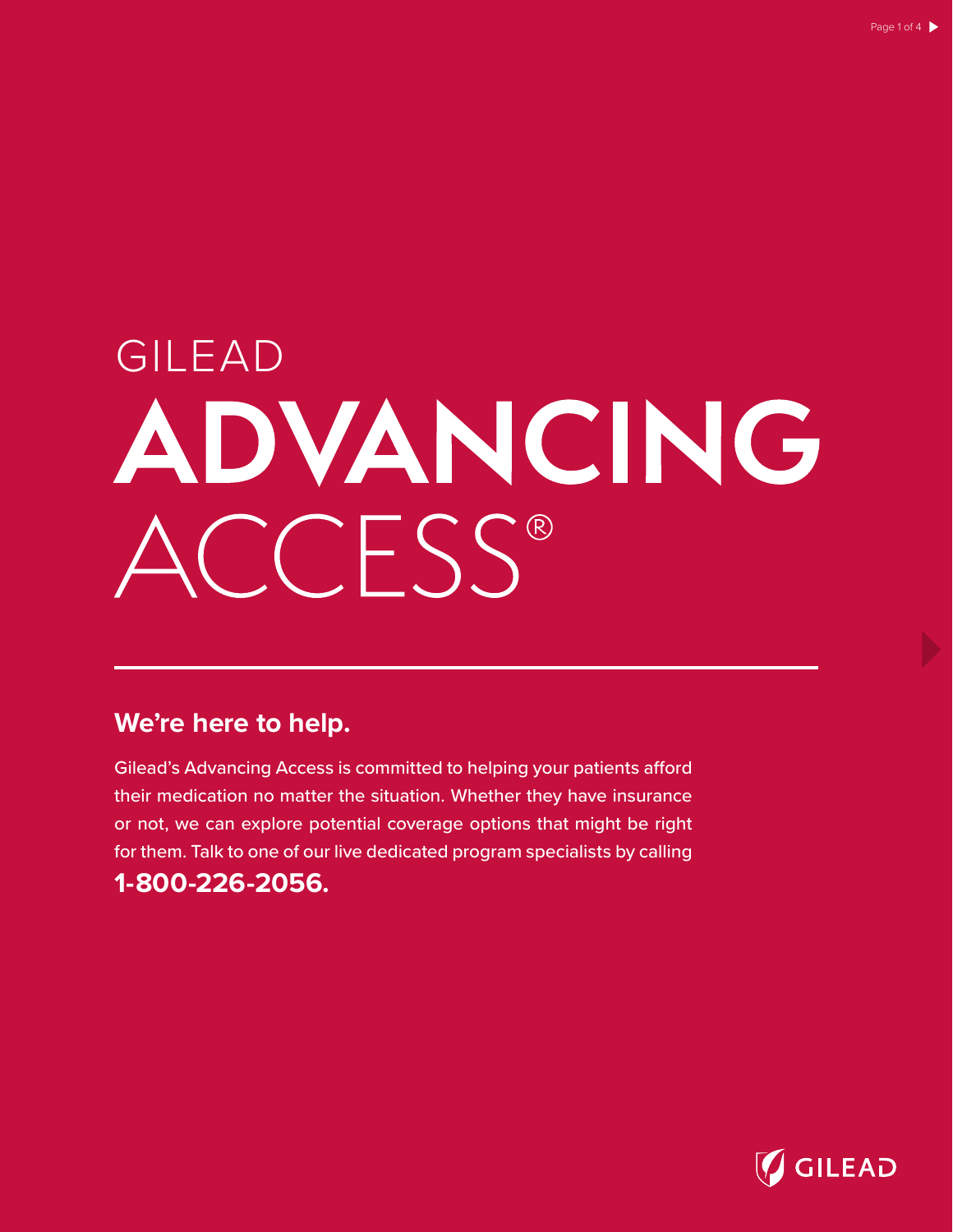# **ADVANCING ACCESS®**

# **Patients Affording Their Medicine**

The Gilead Advancing Access® program is committed to helping your eligible patients pay for their prescribed Gilead medication.

### **If Your Patient Is Commercially Insured**

Help your eligible patients save on their prescribed Gilead medication with the Advancing Access Co-pay Coupon Program.

Patients with government healthcare prescription drug coverage, including patients in the Medicare Part D coverage gap, or "donut hole," are not eligible.

For more information, or to see if your patient is eligible, visit **GileadAdvancingAccess.com/HCP**  or call **1-800-226-2056**.

### **How the Co-pay Coupon Program Works**

If eligible, Advancing Access may be able to help your patients lower their co-pay to as little as \$0 for their prescribed Gilead medication.

Coverage varies by product. For up-to-date coverage, or to enroll your patient in the co-pay coupon card program, visit **GileadAdvancingAccess.com/HCP** for terms and conditions.

### **If Your Patient Is Government-Insured**

If your patients are enrolled in government healthcare programs, such as Medicare Part D, Medicaid, TRICARE, VA, or are not otherwise eligible through Gilead's co-pay coupon program, they may be eligible for alternate sources of funding that may be available through independent co-pay foundations. These foundations are independent, nonprofit organizations that have their own eligibility criteria and application processes.

### **If Your Patient Is Without Insurance**

If your patient lacks insurance coverage, they may be eligible to receive their prescribed Gilead medication free of charge through the Advancing Access Patient Assistance Program/Medication Assistance Program (PAP/MAP). Please contact the Advancing Access program to learn more about the program eligibility criteria.

Enroll your patient in the Patient Assistance Program by enrolling online at **GileadAdvancingAccess.com/HCP** or calling **1-800-226-2056.**

### **24/7 Online Enrollment**

- Visit **GileadAdvancingAccess.com/HCP** and click the "**24/7 Online Enrollment**" button to get started
- Check now if your patient qualifies for free product support. If they are eligible and approved, you will immediately receive the patient's free product approval and member number. These can be taken, along with their prescription, to a participating pharmacy of their choice
- Call Advancing Access for any questions along the way

#### **Pharmacy Finder**

- To find a participating retail pharmacy near your patient, please click here to access the pharmacy finder or visit **GileadAdvancingAccess.com/HCP**
- If there is no retail pharmacy near your patient, or they would prefer to receive their prescribed Gilead medication from our mail-order pharmacy, please call Advancing Access for assistance at **1-800-226-2056**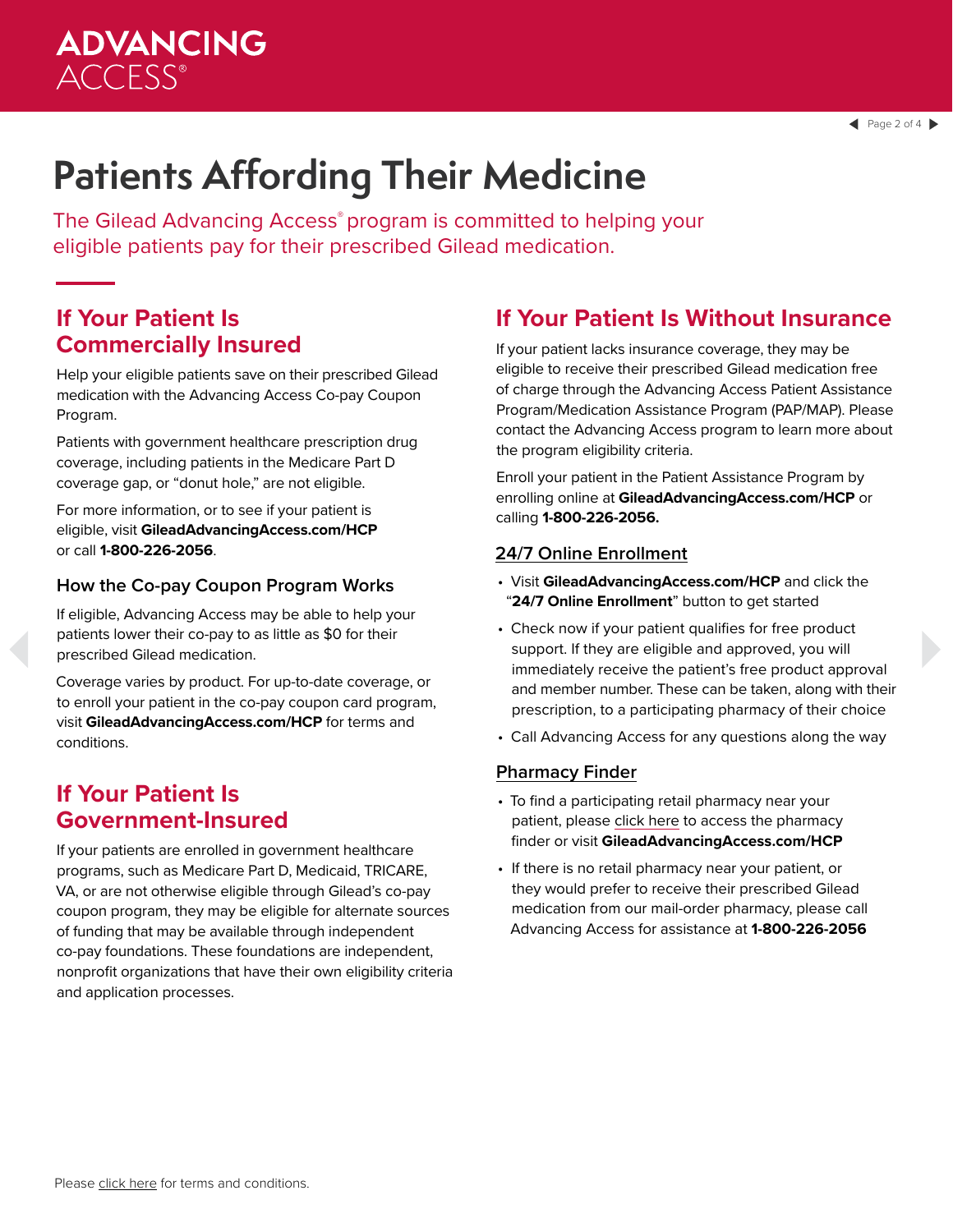

 $\triangle$  Page 3 of 4

# **Understanding Coverage Options for Patients**

The Gilead Advancing Access® program can provide information to you and your patients to help address insurance and coverage issues should they arise.

### **Insurance Benefits Investigation**

Advancing Access can help by researching and verifying specific insurance benefits for prescribed Gilead medication coverage.

- Verify in-network pharmacy restrictions
- Verify patient's insurance coverage for their prescribed Gilead medication

## **Prior Authorization Information**

Advancing Access can provide information to help you understand your patients' insurance coverage for their prescribed Gilead medication, including determining prior authorizations (PAs) and appeals requirements.

• Submit an electronic prior authorization (ePA) directly to the payer through the iAssist portal

### **Additional Prior Authorization Information: CoverMyMeds®**

- The system helps patients get the medications they need, faster
- Archives PAs within a central dashboard
- Submissions to Medicare Part D, Medicaid, and commercial insurance

Sign up at **CoverMyMeds.com** or call **1-866-452-5017**. Support is available Monday – Friday from 8 am to 11 pm EST and on Saturday from 8 am to 3 pm EST.

CoverMyMeds is a third-party system available to all prescribers and pharmacists. This brochure is meant to provide information about CoverMyMeds services as related to prescribed Gilead medications and is not an endorsement of any other CoverMyMeds service.

# **Get Your Patients Started With Advancing Access**



### **Call 1-800-226-2056**

from Monday — Friday, 9 am to 8 pm EST. Callers can also leave a confidential message any time and day of the week.



### **Pharmacy Finder**

To find a participating retail PAP/MAP pharmacy, click here to access the pharmacy finder.



# **24/7 Support & Online Enrollment**

Enroll your patient into the Advancing Access program at **GileadAdvancingAccess.com/HCP**

- Submit an electronic prescription to your patient's pharmacy of choice.
- Submit an ePA directly to the payer.
- For your uninsured eligible patients, receive an immediate PAP/MAP program determination.



**Multilingual help is available.** Notify our agent if non-English assistance is needed. We will do our best to support specific requests.